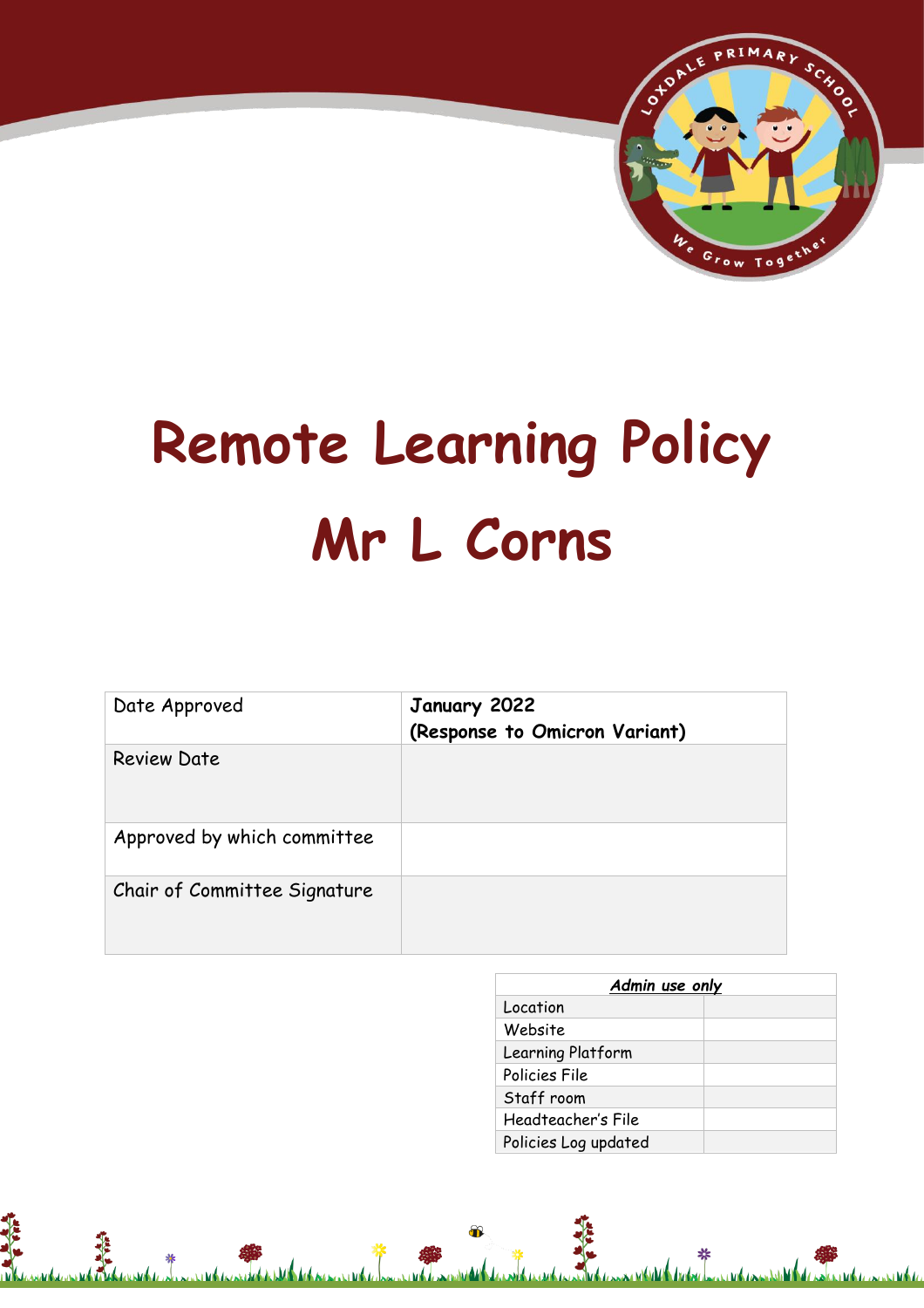

# Loxdale Primary School Remote Education Policy

# Statement of School Philosophy/Rationale

Loxdale Primary School has always strived to be creative, innovative and support our parents/children in the best way possible to make learning purposeful and holistic. Our strategy for remote learning continues this. Our strategy is based on the DfE Guidance [https://www.gov.uk/government/publications/actions-for-schools-during-the-coronavirus](https://www.gov.uk/government/publications/actions-for-schools-during-the-coronavirus-outbreak/guidance-for-full-opening-schools)[outbreak/guidance-for-full-opening-schools](https://www.gov.uk/government/publications/actions-for-schools-during-the-coronavirus-outbreak/guidance-for-full-opening-schools) particularly regarding remote education support and DfE Remote Education best practice guidelines [https://www.gov.uk/government/publications/remote-education-good-practice/remote](https://www.gov.uk/government/publications/remote-education-good-practice/remote-education-good-practice)[education-good-practice.](https://www.gov.uk/government/publications/remote-education-good-practice/remote-education-good-practice)

#### Aims

This Remote Education Policy aims to:

- Ensure consistency in the approach to remote learning for all pupils (inc. SEND) who are not in school through use of quality online and offline resources and teaching videos, including 'live' lessons where appropriate.
- Provide clear expectations to members of the school community with regards to delivery of high quality interactive remote learning.
- Include continuous delivery of the school curriculum, as well as to offer support in terms of motivation, health and wellbeing and parent support.
- Support effective communication between the school and families and support attendance.

# Scope

This policy aims to support learners and their families in the following circumstances:

• **In the unlikely event of a new National Lockdown**

Under these circumstances, the curriculum opportunities delivered at school and for home learning will be the same. The children will be provided with, as a minimum:

Key Stage 1: 3 hours a day on average across the cohort, with less for younger children Key Stage 2: 4 hours a day on average across the cohort

Children will access remote education in the following ways:

o Children to attend a daily 'check in' register with their class teacher via Microsoft Teams, where learning expectations for the day we will be shared. It is expected that all children attend these sessions. Any child who is unable to attend will be contacted separately by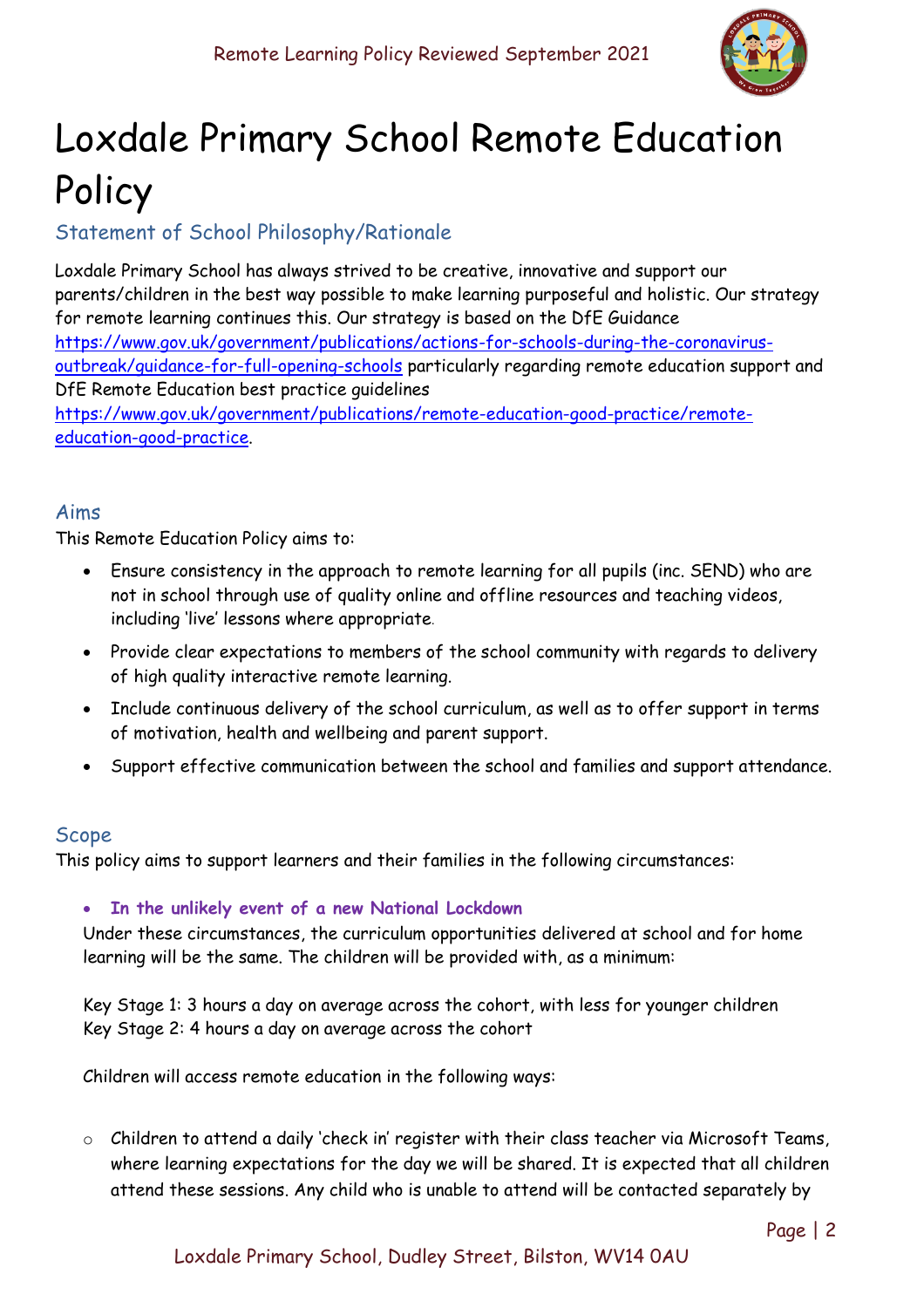

the class teachers to support their attendance at these meetings. Should school teaching staff be unable to make contact, this will be referred to the Emotional Health and Wellbeing Team within school and, if needed, the Education Welfare Officer or Strengthening Families teams for additional safe and well checks to be undertaken.

- o Two 'real time' lessons delivered weekly via a Microsoft Teams invite. One 'Picture News' session and one other subject.
- o Under National Lockdown circumstances, the children who are in school as 'keyworkers or children classed as 'vulnerable' will access the same teaching as children who are at home.
- o Learning will be through a range of resources such as Oak National Academy, White Rose Maths, Literacy Shed and Talk for Writing. 'Additional Extras' will be provided on the home school learning grid should the children wish to engage with enhancement learning activities.
- o Through access to the school remote learning grid, containing links to pre-recorded videos on White Rose Maths, Oak Academy, and the Ruth Miskin portal where necessary.
- o Access to class emails for daily feedback.
- o A weekly quiz to assess learning to be completed by the children at the end of each week.
- **If a child is absent because they are awaiting test results but not unwell**
- $\circ$  They will be expected to complete their weekly online homework or termly project homework tasks whilst awaiting results
- o The child will be contacted by the EHWB team after 48 hours if school have not been notified of any results to ensure the child is safe and well and confirm that work is being completed. If the child continues to remain absent from school, then additional work will be provided online. Staff will continue to check in with the child during any isolation period to ensure remote learning is being completed.

**If a child has COVID and the rest of their class are attending school, being taught as normal.** 

Under these circumstances, children will be sent the remote learning that they are to complete to their individual school email address.

#### **Nursery:**

- $\circ$  Access to a range of activities that will be sent to their individual school email address.
- $\circ$  Access to scheduled daily check-ins (where appropriate). These check-ins will be scheduled by Nursery staff and will provide an opportunity to inform the child of their learning for the day and to address any issues that may arise with regards to 'online learning'. Children will be invited accordingly to these daily check-ins via Teams.
- o Access to the same learning objectives and skills that are being taught in school.

#### **Reception and KS1:**

- $\circ$  Access to their remote learning that will be sent to their individual school email address.
- o Access to the school remote learning grid (weekly timetable), containing links to prerecorded videos on White Rose Maths, Oak Academy, the Ruth Miskin portal where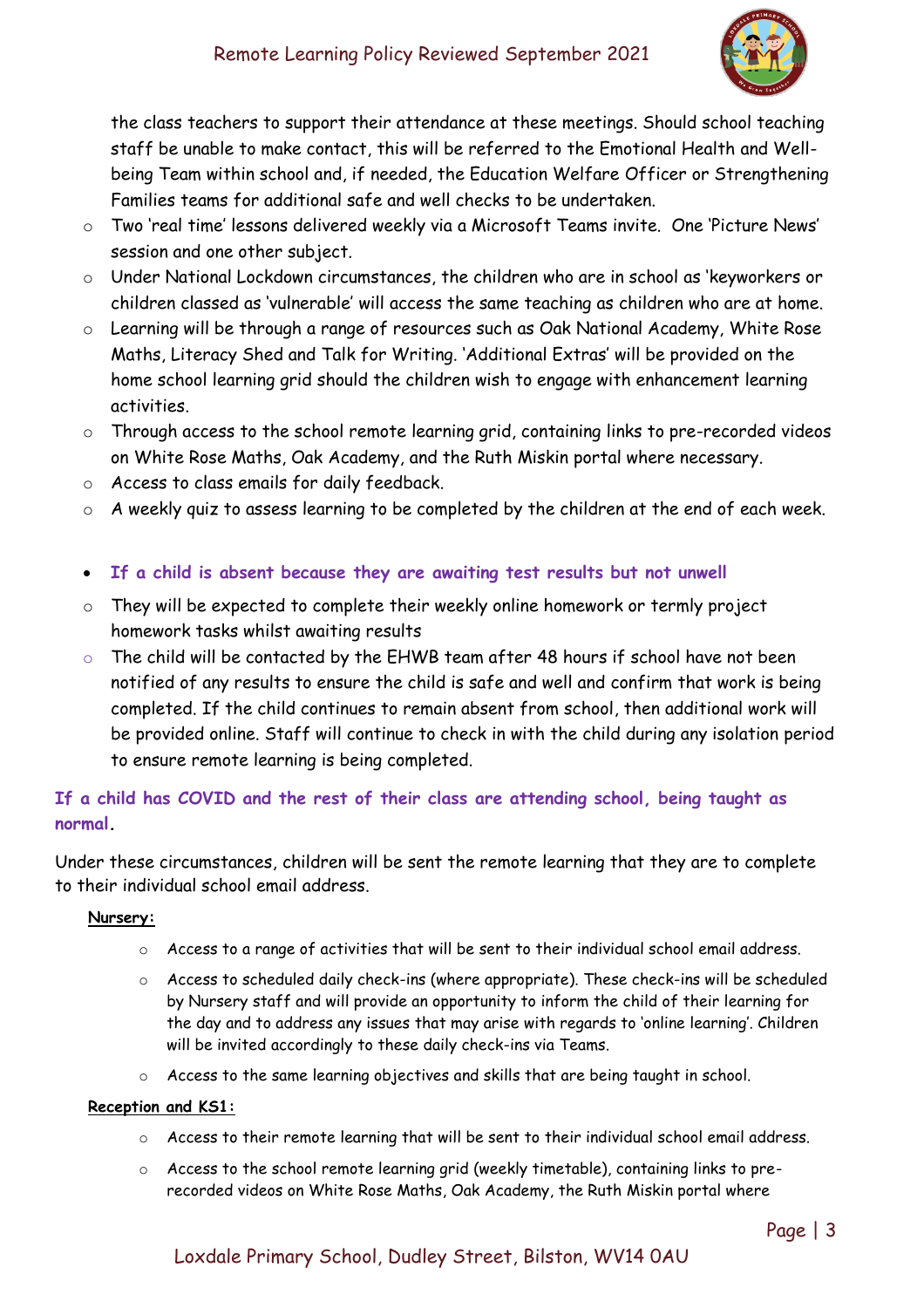# Remote Learning Policy Reviewed September 2021



necessary and any other additional resources as deemed appropriate by staff. These will all be sent to the child's individual school email address.

- $\circ$  Access to scheduled daily check-ins, where appropriate. These check-ins will be scheduled by Reception and KS1 staff and will provide an opportunity to inform the child of their learning for the day and to address any issues that may arise with regards to 'online learning'. Children will be invited to these daily check-ins via Teams.
- o Access to the same learning objectives and skills that are being taught in school.

#### **KS2:**

- o Where appropriate, children will have access to 'real time' lessons that will be being delivered to the children who are in school. Children learning from home will have to dial in to these lessons at the times that they have been provided with by their class teacher. Teaching staff will send invitations to these lessons via Teams.
- $\circ$  Access to their remote learning that will be sent to their individual school email address.
- o Access to scheduled daily check-ins, where appropriate. These check-ins will be scheduled by KS2 staff and will provide an opportunity to inform the child of their learning for the day and to address any issues that may arise with regards to 'online learning'. Children will be invited to these daily check-ins via Teams.
- o Access to the same learning objectives and skills that are being taught in school. Children who are learning from home will be able to follow the same timetable as children who are being taught in school.
- **If the local authority or Public Health advise school that a child's whole class is not permitted to attend school or if a whole class is required to learn from home due to significant and unmanageable staff shortages.**

Under these circumstances, children will access remote education in the following ways:

- o A daily 'check in' with their class teacher via Microsoft Teams, where learning expectations for the day we will be shared.
- o 'Real time' lessons to be delivered daily via a Microsoft Teams invite.
- o Learning will be through a range of resources such as Oak National Academy, White Rose Maths, Literacy Shed and Talk for Writing. Additional resources will also be used/provided as appropriate.
- o Through access to the school remote learning grid, containing links to pre-recorded videos on White Rose Maths, Oak Academy, and the Ruth Miskin portal where necessary.
- o A daily 'Here to Help' session will be scheduled with a member of staff for pupils to seek support with regards to their learning.
- o Teaching and support staff will be accessible via class emails to address any queries or concerns with regards to online learning.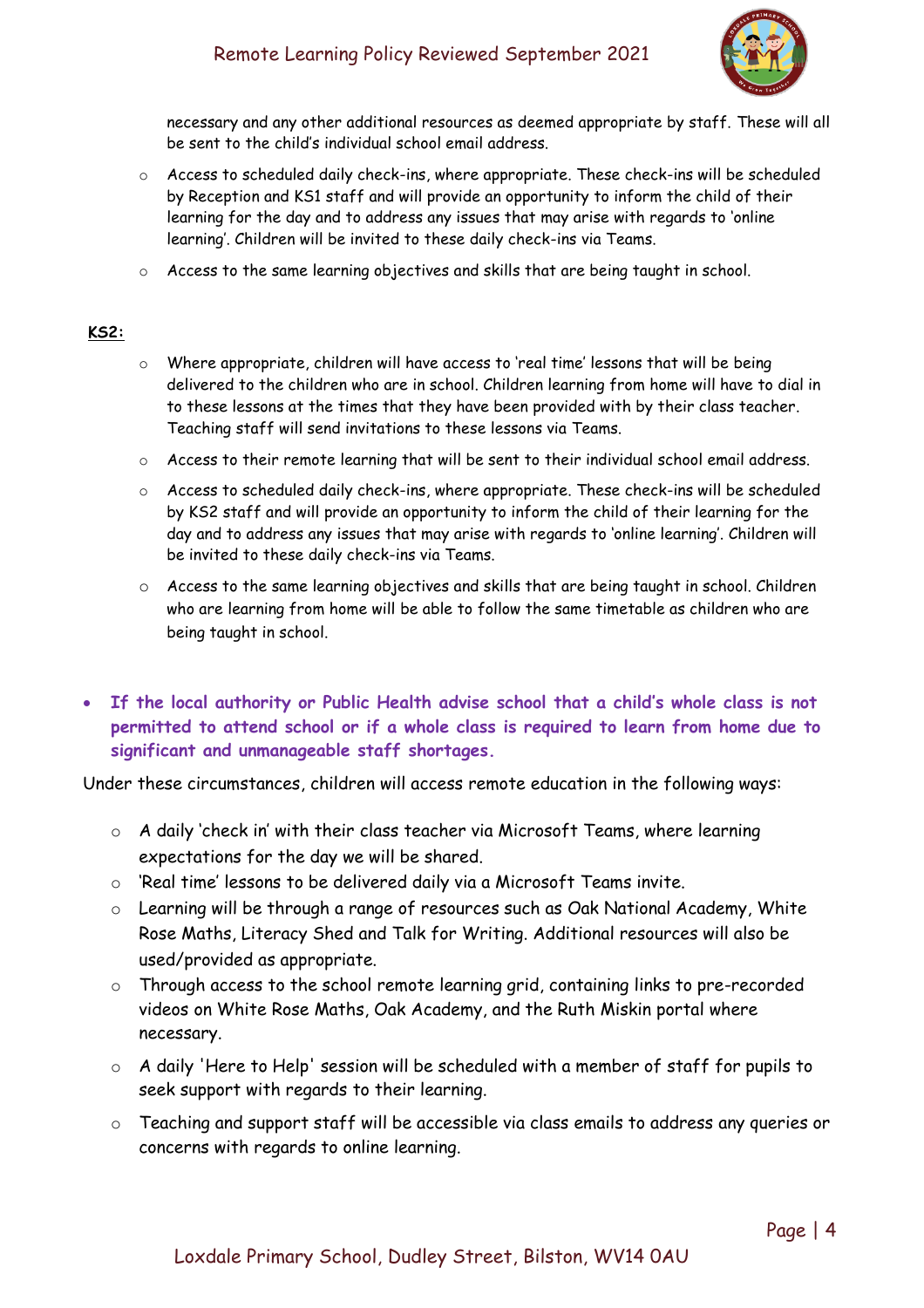

• **A member of staff is absent.** 

Under these circumstances:

The children will be taught their planned lessons by a member of school staff or a supply teacher.

# Content and Tools to Deliver This Remote Education Plan

Microsoft Teams is the principal tool used to deliver remote education. This will be supported by:

- o Online tools for EYFS KS1 KS2 *(for example, Education City/Times Table Rockstars, SPAG.com, Literacy Shed, Grammasaurus etc.).*
- o Use of recorded video (*or live video if used*) and instructional videos.
- o Phone calls home.
- o Printed learning packs.
- o Physical materials such as story books and writing tools.
- o Use of BBC Bitesize, White Rose Maths and Oak Academy.

### Home and School Partnership

Loxdale Primary School is committed to working in close partnership with families and recognises each family is unique and because of this remote learning will look different for different families to suit their individual needs.

Loxdale Primary School will provide resources for parents/carers on how to use Microsoft Teams and where possible, provide personalised resources.

A 'Parental Access to ICT' survey has been completed for all the children in school. This has informed school of what digital and online access children have at home. All staff have been informed of which children in their class have no remote digital or online access and these children will prioritised to be provided with a government-funded laptop or wireless router depending on their needs. Before these devices are handed over, parents or carers will need to sign a 'Device Loan Agreement' so that they can be held responsible for the equipment that they are loaning. Initially, children who are classed as 'disadvantaged' by the government will be prioritised with regards to the allocation of digital devices. All children in KS2 currently have their own personal laptops provided by school that could be allocated immediately should they be required. Additional laptops are available for EYFS and KS1 children who may need them.

Correspondence has been sent out by school informing parents of how their children can access their remote learning through a range of devices, including PlayStation and Xbox One.

Where possible, it is beneficial for young people to maintain a regular and familiar routine. Loxdale Primary School would recommend that each 'school day' maintains structure.

We would encourage parents to support their children's work, including finding an appropriate place to study and, to the best of their ability, support pupils with work, encouraging them to work with good levels of concentration.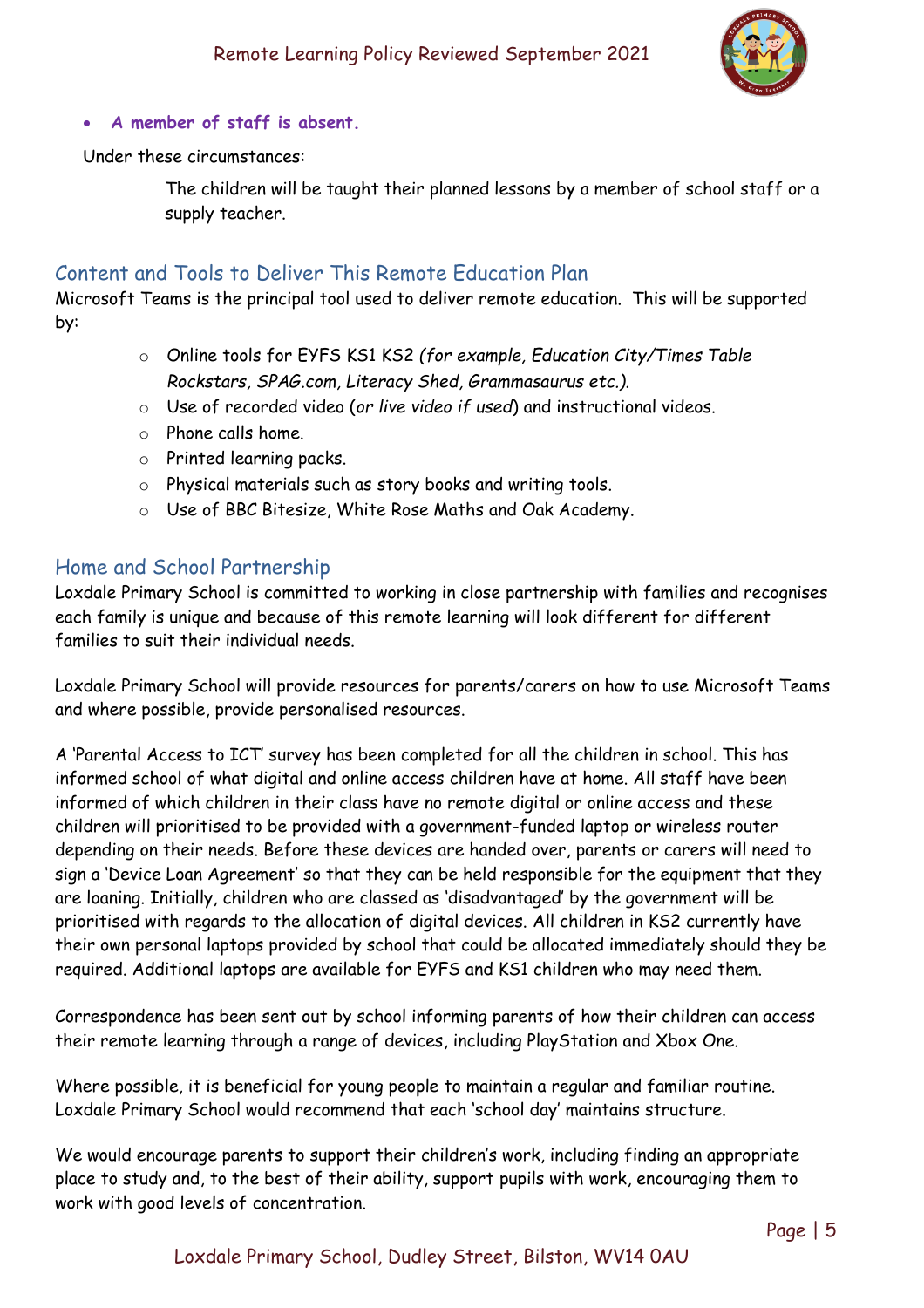

Every effort will be made by staff to ensure that work is set promptly. Should accessing work be an issue, parents should contact school promptly and alternative solutions may be available. These will be discussed on a case-by-case basis.

In line with Loxdale Primary School's Online Safety Policy and learner AUPs, we would encourage parents to follow the *digital* 5 a day' framework which provides practical steps to support a healthy and balanced digital diet.

# Online Safety/Safeguarding Considerations

This policy supports the school's Online Safety Policy, particularly the section related to Remote Education/Online Learning. It also refers to DfE Guidance set out in Teaching during coronavirus (COVID-19), particularly Safeguarding and remote education during coronavirus (COVID-19) <https://www.gov.uk/guidance/safeguarding-and-remote-education-during-coronavirus-covid-19> All learners have signed an Acceptable Use Policy that they will have to do adhere to whilst learning remotely. Before using Microsoft Teams children and parents/carers have been advised on how to use this software safely via the school website (https://www.loxdaleprimaryschool. co.uk/safeguarding) and through individual remote learning letters sent to parents. These documents clearly articulate expectations for safe, respectful, and appropriate use and sanctions which might be taken in the event of misuse. Parents/carers will also be made aware of the following disclaimer that has been put into place by school before any 'real time' sessions are recorded:

**Parents/carers of children attending any of our Teams meetings and lessons should be aware that all live lessons, boosters and 1:1 interventions will be recorded by school, stored on our remote secure area, and then deleted within twelve months of the recording. To ensure appropriate safeguarding, any images or recordings must not be shared on any other platform by any other party as attendees at the meeting may also be visible on these recordings.**

By joining 'real time' sessions, parents/carers will be agreeing to adhere to the disclaimer set out above and will therefore be held accountable should this be violated.

All resources made available through Microsoft Teams, particularly video resources, will have been thoroughly checked before use. If using a YouTube video, this will be displayed using a service such as<https://safeyoutube.net/> or [https://safeshare.tv/.](https://safeshare.tv/) The school has considered the safeguarding implications of delivering 'real time' or recorded lessons and has detailed the steps required to ensure the safety of all involved. These are detailed in the AUPs for remote learning for staff, pupils, and parents.

#### These include:

- For school staff:
	- o The clear safeguarding guidance that they have been provided with needs to be followed for all online learning sessions.
	- o The school has made the decision to enable all learners' webcams and microphones during recorded 'real time' lessons. Video recordings of 1:1 teaching sessions will be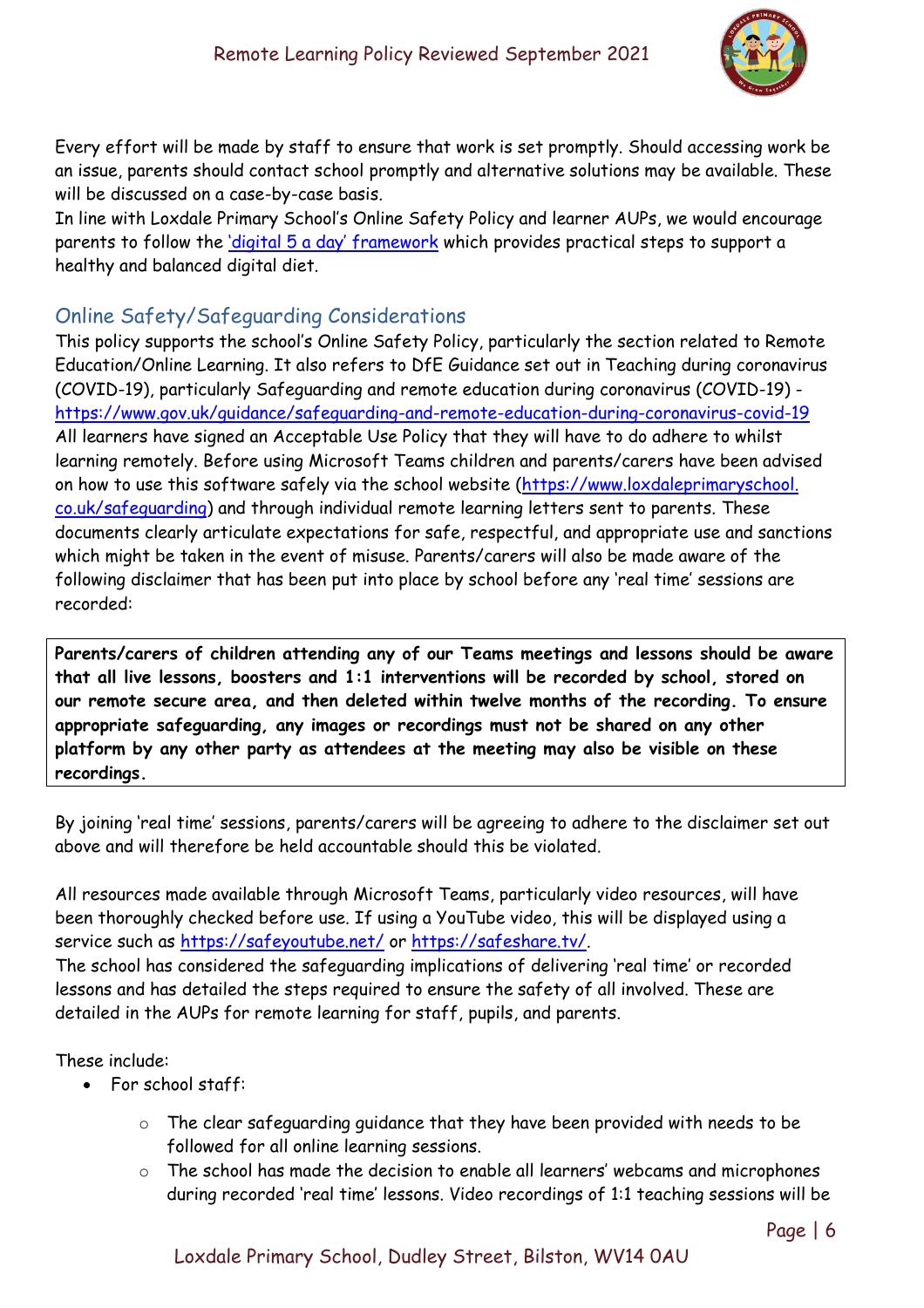# Remote Learning Policy Reviewed September 2021



archived on Microsoft Teams, in files that will only be accessible to school staff. Recordings of 'whole-class teaching sessions will also be uploaded onto Microsoft Teams, into files that will be accessible to the children who are in that year group. Staff will need to move these recordings to an archived 'Recordings' folder that is only accessible to school staff after one week so that they can still be retrieved if necessary.

- o All 'real time' lessons will be part of a planned schedule and will have been agreed with SLT.
- o All 'real time' lessons have additional staff supervisory membership as a safeguard.
- o Before any live lesson takes place, parents/carers will have been notified and agreed.
- o All 'real time' lessons will take place within the agreed school platform i.e., Microsoft Teams.
- o Expected levels of professionalism will be maintained at all times this includes the setting (backgrounds will be blurred or changed if possible), and attire. No member of staff's family will be visible on screen when delivering a 'real time' lesson.
- o Behaviour expectations will be reiterated at the beginning of any 'real time' lesson no behaviour which contravenes expectations will be tolerated.
- o Any concerns will be reported immediately to the DSL if required, the 'real time' lesson will be stopped or paused to address any issues.
- o No recording (other than official recording of the lesson via the platform) will take place – no pictures/screen shots will be taken. Nothing will be shared on social media without agreement of SLT, who will make any decisions in line with school policy.
- o Recorded lessons will have been checked/edited by a member of the SLT before being made available online.
- For children and families:
	- o Children and parents/carers will have read and understood the AUP and disclaimer before any live lesson takes place. It will be made clear, through letters, text messages and website updates that by accessing the software they will be automatically agreeing to the AUP and the disclaimer.
	- o Parents/carers will ensure that expectations in the AUP are upheld these include behaviour, dress code and a suitable learning environment free from noise (bedrooms are not suitable) in which the lesson can be overheard. Backgrounds will be blurred wherever possible.
	- o Only children in the class should be visible on screen. However, we do understand at times children may need some support with technology. If parents/carers need to help, the camera should be temporarily turned off and turned back on again.
	- $\circ$  No one will record or take a screen shot of the live lesson at no point will anything relating to the live lesson be posted or referred to on social media.
	- o Any concerns will be reported immediately and officially to the DSL.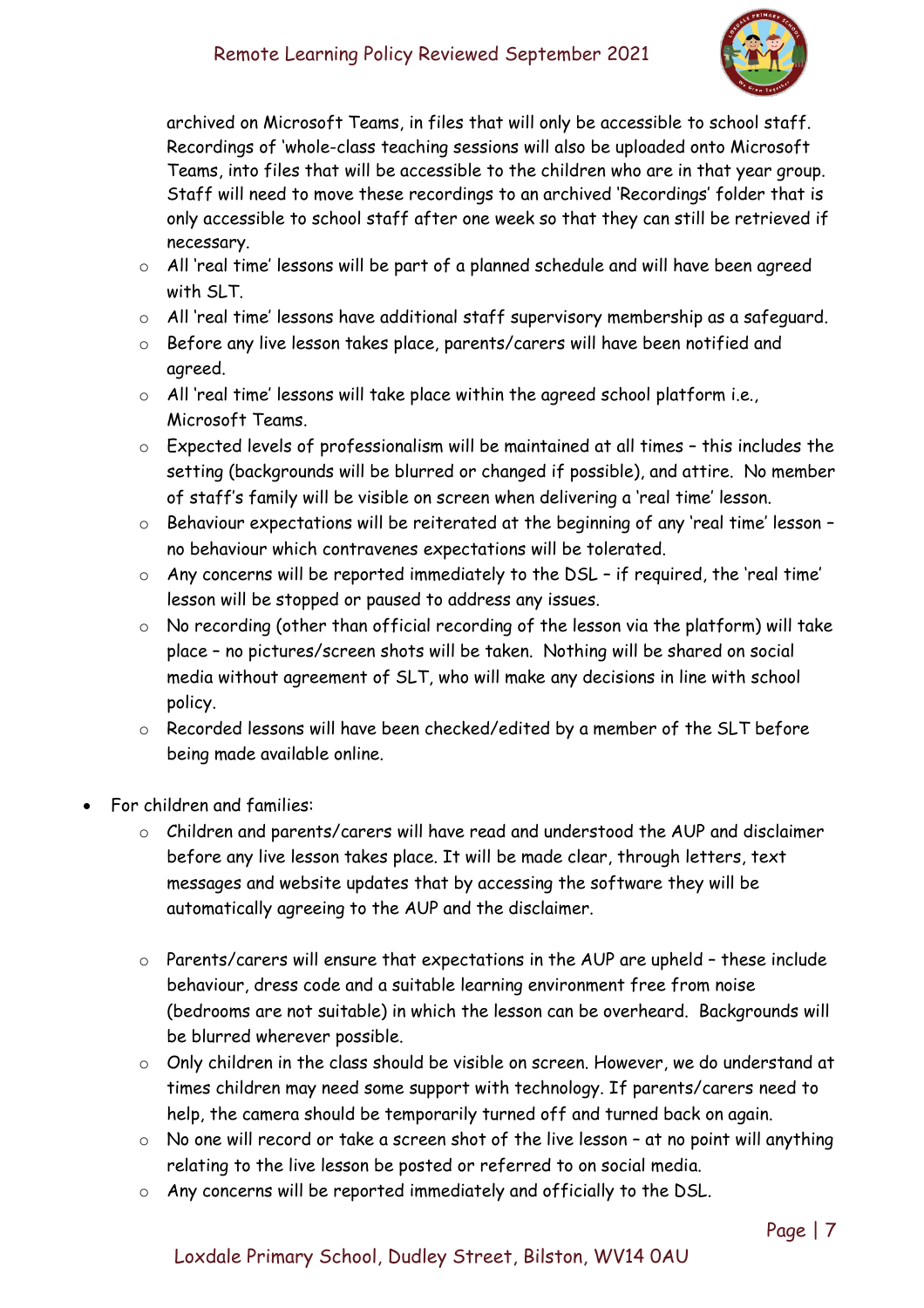

# Accessibility and inclusion Roles and responsibilities

# **Digital Technology Lead:** Mr Lee Corns **School Business Manager:** Mr Simon Brooke **Remote Learning Delivery Lead:** Mrs Emma Wright–Jones (Deputy Headteacher)

Mr. Corns will be responsible for the technological aspects of the remote learning offer and for ensuring staff are appropriately skilled to deliver a high-quality curriculum. Mr. Brooke is responsible for ensuring appropriate hardware is procured to secure a high standard of hardware is available. Mrs. Wright-Jones has the overall responsibility for regular and rigorous monitoring of the remote learning curriculum offer to pupils, which will be reported to governors on a termly basis through the Curriculum Committee.

#### **Teachers**

*The suggested responsibilities below relate to where a whole class/bubble is isolating and would be reduced when it is fewer children isolating and most of the class are in school.*

Loxdale Primary School will provide a refresher training session and induction for new staff on how to use Microsoft Teams.

When providing remote learning, teachers must be available 9:00 - 3:30pm.

If they are unable to work for any reason during this time, for example due to sickness or caring

for a dependent, they should report this using the normal absence procedure.

When providing remote learning, teachers are responsible for:

Setting work:

- o Teachers will be expected to 'check-in' with children daily to explain the work expectations for the day
- o All teachers will set work (either links to resources or assignments with linked resources which will vary in type and duration depending on the class/year group) using Microsoft Teams.
- o Children with additional learning needs, who may need extra support to engage with the learning, will be provided with differentiated support work on Education City at their appropriate level. Parents will be notified that their child has been allocated this work. Support staff may also support these children through targeted intervention lessons via 'Teams' and the children will be invited to these sessions.
- o Teachers will set appropriate work for the pupils in their classes.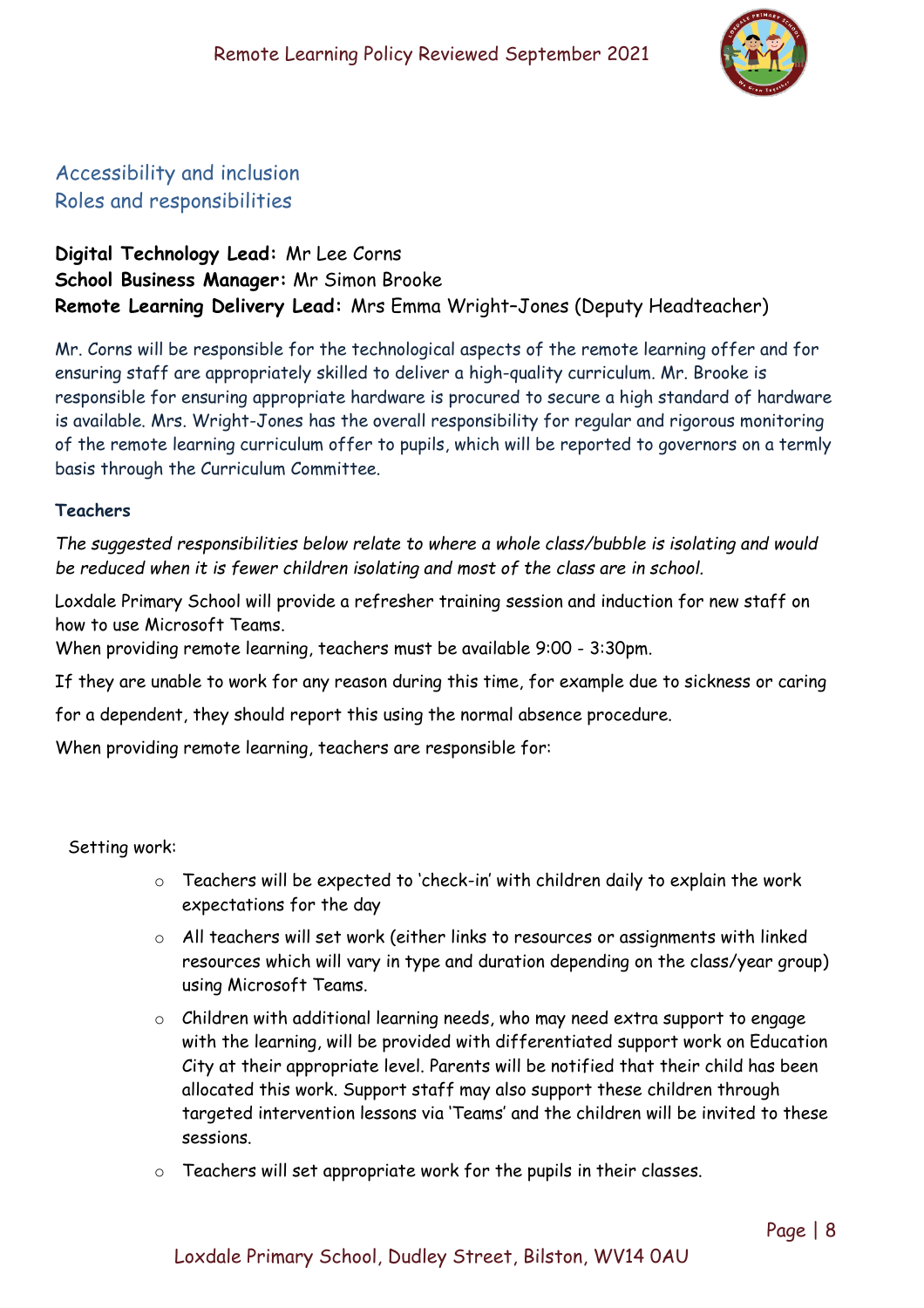

o The work set should follow the usual timetable for the class had they been in school, wherever possible.

#### Providing feedback on work:

- o All completed reading, writing and maths work that is submitted via Teams Assignments by 1pm is to have a guaranteed teacher response before the next lesson.
- o All curriculum tasks to be submitted via Teams Assignments by 3.30pm and teachers will comment before the next lesson.
- o Children will complete and submit a weekly 'Quiz' on Teams which will form the basis of teacher assessment for engagement in the weekly home learning.

#### **Keeping in touch with pupils who aren't in school and their parents:**

- o Staff will keep a log of daily pupil engagement on Teams and this log will be monitored by Mrs Wright-Jones to ensure appropriate engagement.
- $\circ$  If there is a concern around the level of engagement of a pupil(s) parents should be contacted via phone to assess whether school intervention can assist engagement.
- o All parent/carer emails should come through the school office email or the specific class email set for remote learning (this should not be the member of staff's normal school email).
- o Any complaints or concerns shared by parents or pupils should be reported to a member of SLT– for any safeguarding concerns, refer immediately to the DSL.

#### **Teaching Assistants**

Teaching assistants must be available 9:00 – 3:30pm.

If they are unable to work for any reason during this time, for example due to sickness or caring for a dependent, they should report this using the normal absence procedure.

During the school day, teaching assistants must support the learning of the children in their class, either directly in school or via Teams intervention and support lessons.

Teaching assistants will also complete additional tasks as directed by the class teacher or a member of the SLT.

#### **Senior Leaders**

Alongside any teaching responsibilities, senior leaders are responsible for:

- Co-ordinating the remote learning approach across the school including daily monitoring of engagement.
- Monitoring the effectiveness of remote learning through regular meetings with teachers and subject leaders, reviewing work set or reaching out for feedback from pupils and parents.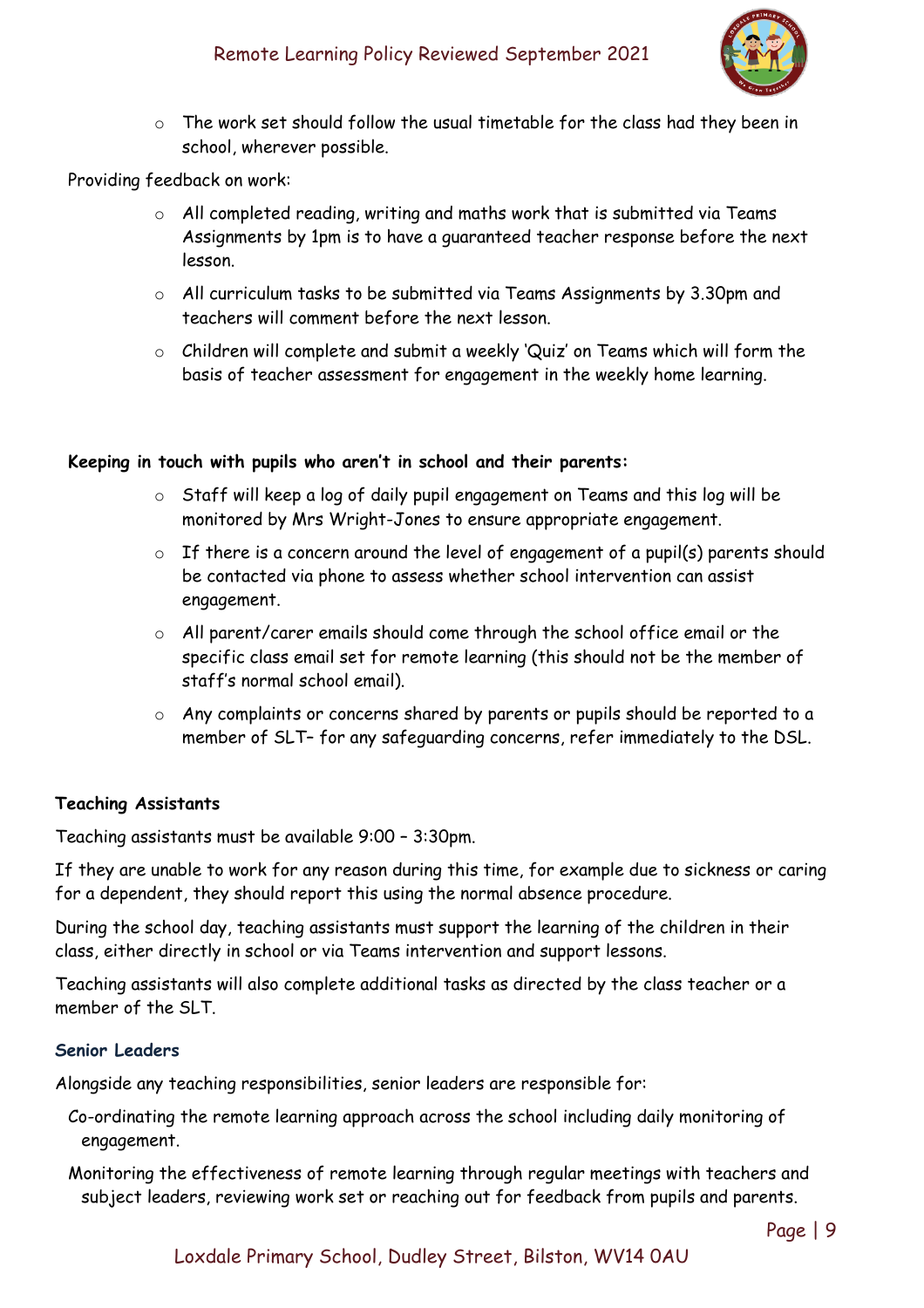

Monitoring the security of remote learning systems, including data protection and safeguarding considerations.

#### **Designated safeguarding lead**

The DSL is responsible for managing and dealing with all safeguarding concerns. For further information, please see the Safeguarding and Child Protection Policy.

#### **Technical support**

Technical support is responsible for: Managing and addressing technical issues in Microsoft Teams.

Supporting staff with any technical issues.

#### **The SENDCO**

Liaising with the Technical Support to ensure that the technology used for remote learning is accessible to all pupils and that reasonable adjustments are made where required.

- Ensuring that pupils with EHC plans continue to have their needs met while learning remotely, although all children with an EHCP are strongly encouraged to attend school during any lockdown.
- Liaising with the head teacher and other organisations to make any alternative arrangements for pupils with EHC plans and IEPs.

Identifying the level of support required for individual children.

#### **The School Business Manager**

Ensuring value for money when arranging the procurement of equipment or technology.

Ensuring that the school has adequate insurance to cover all remote working/learning arrangements.

#### **Pupils and parents**

Staff can expect pupils learning remotely to:

Attend the daily check –in sessions and the 'real-time lessons' delivered by staff

Complete work to the deadline set by teachers.

Seek help from school staff if they need it via Teams Chat or during check-in.

Alert teachers if they are not able to complete work.

Staff can expect parents with children learning remotely to:

Try to ensure their children attend the daily 'check-in' every day if possible

Try to ensure their children complete their home learning daily

Try to ensure that the children attend the 'real-time lessons' that they are invited to attend with their class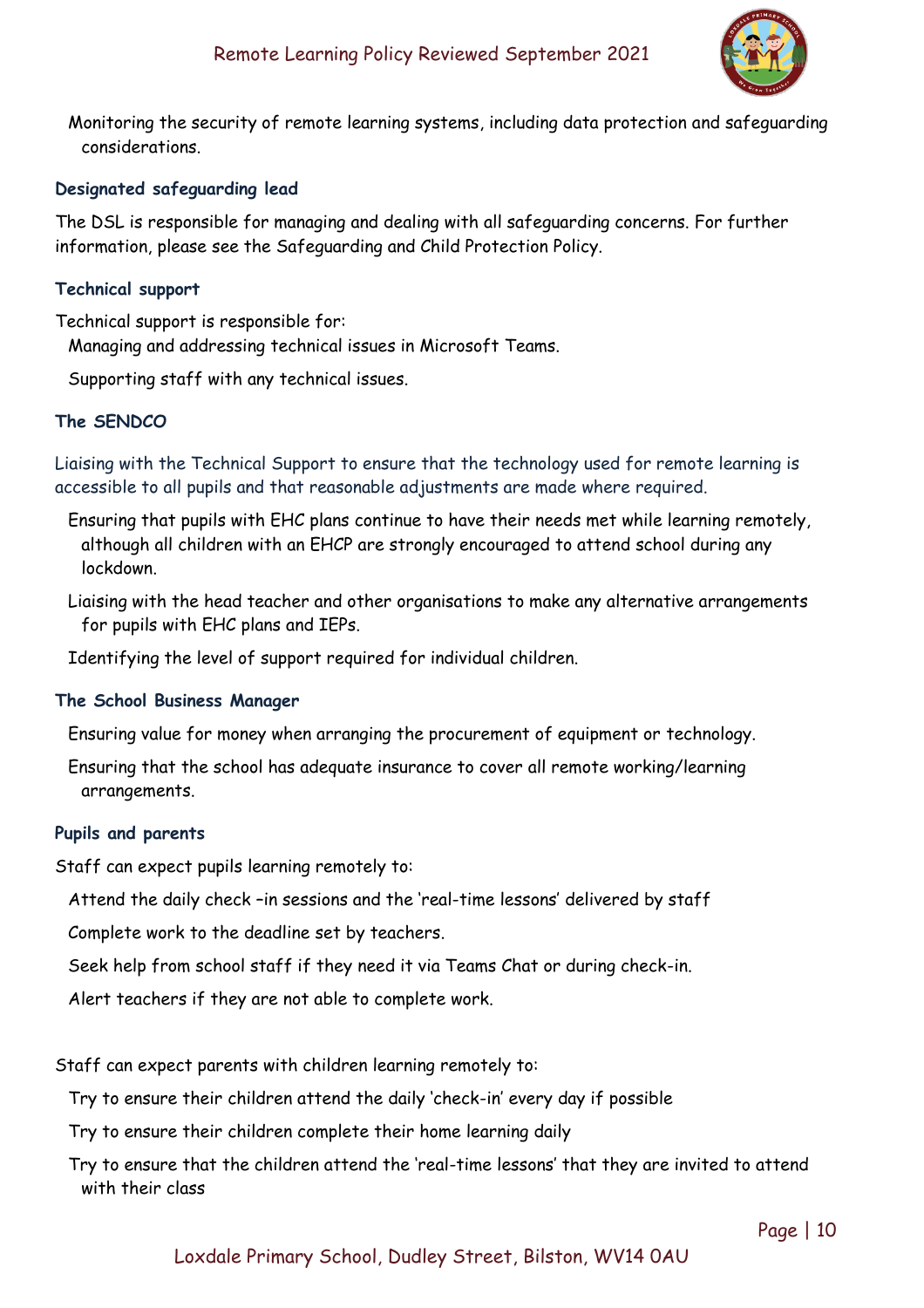

Make the school aware if their child is sick or otherwise cannot complete work.

Seek help from the school if they need it via email or telephone call to the school office.

Be respectful when making any complaints or concerns known to staff and use the correct channels, not Facebook to discuss any issues.

#### **Governing Board**

The governing board is responsible for:

- Monitoring the school's approach to providing remote learning to ensure education remains as high quality as possible.
- Ensuring that staff are certain that remote learning systems are appropriately secure, for both data protection and safeguarding reasons.

Ensuring the Remote Education policy if fit for purpose and fulfils requirements set out in DfE guidance - [https://www.gov.uk/government/publications/actions-for-schools-during-the](https://www.gov.uk/government/publications/actions-for-schools-during-the-coronavirus-outbreak/guidance-for-full-opening-schools#res)[coronavirus-outbreak/guidance-for-full-opening-schools#res.](https://www.gov.uk/government/publications/actions-for-schools-during-the-coronavirus-outbreak/guidance-for-full-opening-schools#res)

#### Links with other policies and development plans

- This policy is linked to, and should be read in conjunction with, the following policies: Safeguarding & Child Protection
	- Behaviour
	- Data protection policy and privacy notices

Online Safety Policy and Acceptable Use policies (specific to remote education)

Digital Development Planning

End User Agreements for Google Classroom/Teams etc. e.g., [https://gsuite.google.com/intl/en-](https://gsuite.google.com/intl/en-GB/terms/education_terms.html)[GB/terms/education\\_terms.html](https://gsuite.google.com/intl/en-GB/terms/education_terms.html)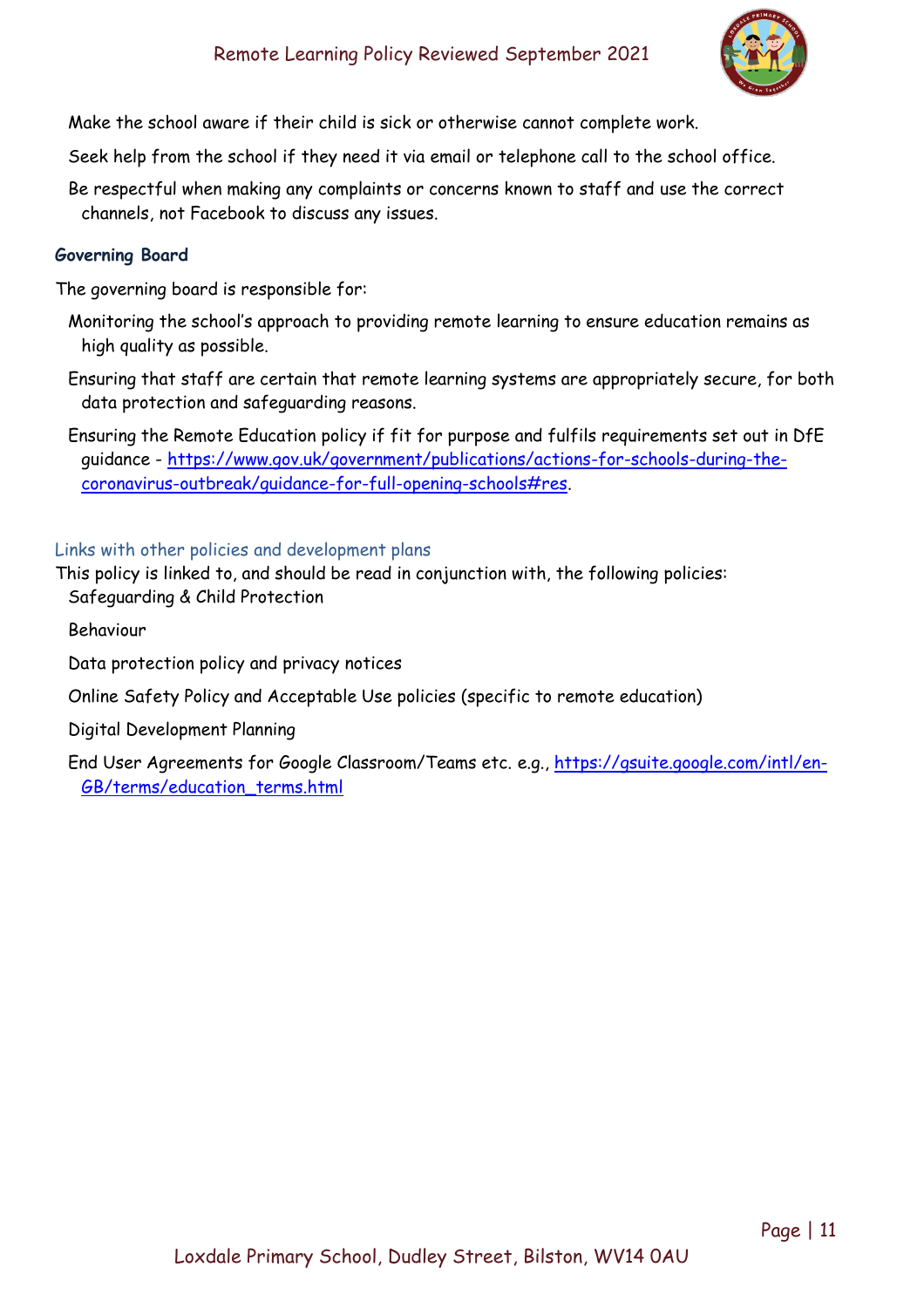|                   | Timetable for Home and School Learning - Year 1-Year 5 |                               |                  |                                          |                          |  |  |  |
|-------------------|--------------------------------------------------------|-------------------------------|------------------|------------------------------------------|--------------------------|--|--|--|
|                   | Maths                                                  |                               | Literacy         | Reading                                  | Foundation subjects      |  |  |  |
|                   |                                                        |                               |                  |                                          |                          |  |  |  |
| Mon               | PE                                                     | Area of rectangles -          |                  | identify features Read your reading book | Science                  |  |  |  |
|                   | Joe                                                    | recap                         | of a non chron   | - record on Go Read                      |                          |  |  |  |
|                   | Wickes                                                 |                               | <u>report</u>    |                                          |                          |  |  |  |
| Tues              |                                                        | Area of compound              | Identify letter  | Reading for pleasure                     | Picture news assembly -  |  |  |  |
|                   |                                                        | <b>shapes</b>                 | strings-fer      | <u>lesson</u>                            | Real time lesson: Invite |  |  |  |
|                   |                                                        |                               |                  |                                          | will be sent via email   |  |  |  |
|                   |                                                        |                               |                  |                                          | address for TEAMs        |  |  |  |
| Wed               | PE                                                     | Area of irregular             | Relative clauses | Read your reading book                   | Topic - Geography        |  |  |  |
|                   | Joe                                                    | <b>shapes</b>                 |                  | - record on Go Read                      |                          |  |  |  |
|                   | Wickes                                                 |                               |                  |                                          |                          |  |  |  |
| Thurs             |                                                        | <b>Recap multiply 2digit</b>  | Subject specific | Reading for pleasure                     | Topic - History          |  |  |  |
|                   |                                                        | by 1 digit                    | <u>vocab</u>     | recommendations                          |                          |  |  |  |
| Fri               | PE                                                     | <b>Recap multiply 3digits</b> | Understanding    | Reading - Class reader.                  | Music                    |  |  |  |
|                   | Joe                                                    | by 1 digit                    | words            | Real time lesson: Invite                 |                          |  |  |  |
|                   | Wickes                                                 |                               |                  | will be sent via email                   |                          |  |  |  |
|                   |                                                        |                               |                  | address for TEAMs                        |                          |  |  |  |
| Friday's          | Weekly Quiz to complete the                            |                               |                  |                                          |                          |  |  |  |
| Quiz              | Survey - link will be sent to your email               |                               |                  |                                          |                          |  |  |  |
| <b>Additional</b> |                                                        |                               |                  |                                          |                          |  |  |  |
| extras            |                                                        |                               |                  |                                          |                          |  |  |  |

# Example KS1 &KS2 daily remote education schedules (during a National or Local Lockdown):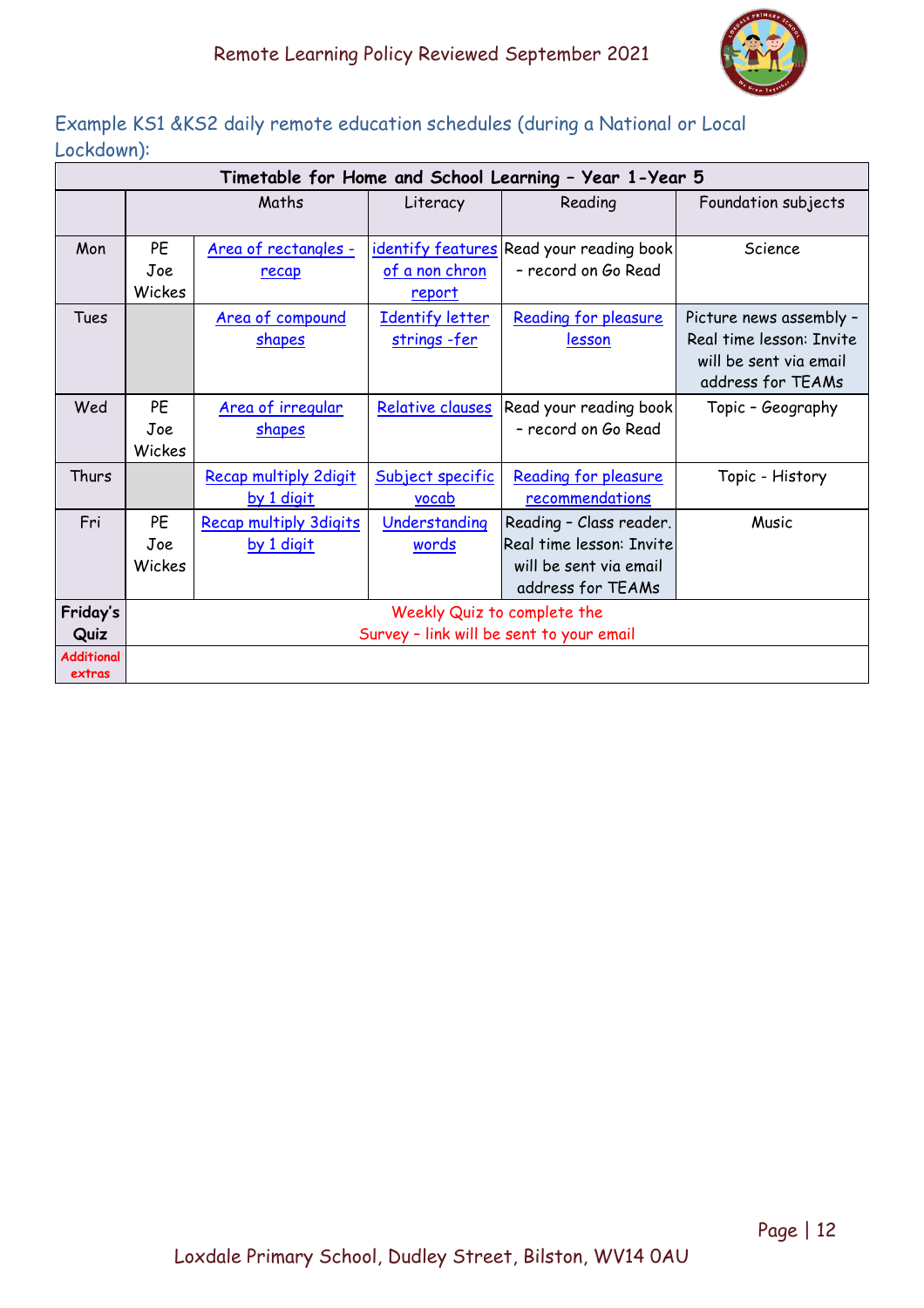

| Example Year 6 daily remote education schedules (during a national or local Lockdown) |                                                                            |                                                            |                                                                                 |                                                     |                                                   |                                                                                                                     |                                                                  |
|---------------------------------------------------------------------------------------|----------------------------------------------------------------------------|------------------------------------------------------------|---------------------------------------------------------------------------------|-----------------------------------------------------|---------------------------------------------------|---------------------------------------------------------------------------------------------------------------------|------------------------------------------------------------------|
|                                                                                       | Timetable for Home and School Learning - Year 6                            |                                                            |                                                                                 |                                                     |                                                   |                                                                                                                     |                                                                  |
|                                                                                       | PE                                                                         | Maths                                                      | Literacy                                                                        | Reading                                             | Foundation<br>subjects                            | Real time lesson                                                                                                    | <b>SATs Club</b>                                                 |
| Mon                                                                                   | Wickes<br>٣<br>Joe                                                         | <b>Three</b><br>decimal<br>places                          | To develop a<br>rich<br>understanding<br>of words<br>associated<br>with running | Please see your<br>Teams<br>assignments.            | Computing<br><b>Introducing</b><br>Variables      | PM check in / Class<br>reader.<br>Real time lesson: Invite<br>will be sent via email<br>address for TEAMs           | <b>SATs Boot</b><br>Camp<br>Literacy<br><b>Revision</b><br>Day 4 |
| <b>Tues</b>                                                                           |                                                                            | <b>Multiply</b><br>by 10,<br><b>100 and</b><br>1,000       | To analyse the<br>opening scene                                                 | Read your<br>reading book -<br>record on Go<br>Read | Science<br>Developing<br>Experts                  | PM Check in / Picture<br>news assembly - Real<br>time lesson: Invite will<br>be sent via email<br>address for TEAMs |                                                                  |
| Wed                                                                                   | Wickes<br>뿐<br>Joe                                                         | Divide by<br>10, 100<br>and 1,000                          | To practise<br>and apply<br>knowledge of<br>suffixes: -ous,<br>including test   | Please see your<br>Teams<br>assignments.            | Topic<br>Please see<br>your Teams<br>assignments. | PM check in / Class<br>reader<br>Real time lesson: Invite<br>will be sent via email<br>address for TEAMs            | SATs Boot<br>Camp<br>Maths<br>Revision<br>Day 4                  |
| Thurs                                                                                 |                                                                            | <b>Multiply</b><br>decimals<br>$b\chi$<br><i>integers</i>  | To write<br>prepositional<br>phrases                                            | Read your<br>reading book -<br>record on Go<br>Read | <b>PSHE</b><br>Life is all<br>about balance       | PM check in / Class<br>reader.<br>Real time lesson: Invite<br>will be sent via email<br>address for TEAMs           |                                                                  |
| Fri                                                                                   | Wickes<br>出<br>Joe                                                         | <b>Divide</b><br>decimals<br>b <b>y</b><br><i>integers</i> | To write the<br>opening                                                         | Please see your<br>Teams<br>assignments.            | Topic<br>Please see<br>your Teams<br>assignments. | PM check in / Class<br>reader.<br>Real time lesson: Invite<br>will be sent via email<br>address for TEAMs           | <b>SATs Boot</b><br>Camp<br>Arithmetic<br>Test 1                 |
| Friday's<br>Quiz<br><b>Additional</b><br>extras                                       | Weekly Quiz to complete the<br>Survey - link will be sent to child's email |                                                            |                                                                                 |                                                     |                                                   |                                                                                                                     |                                                                  |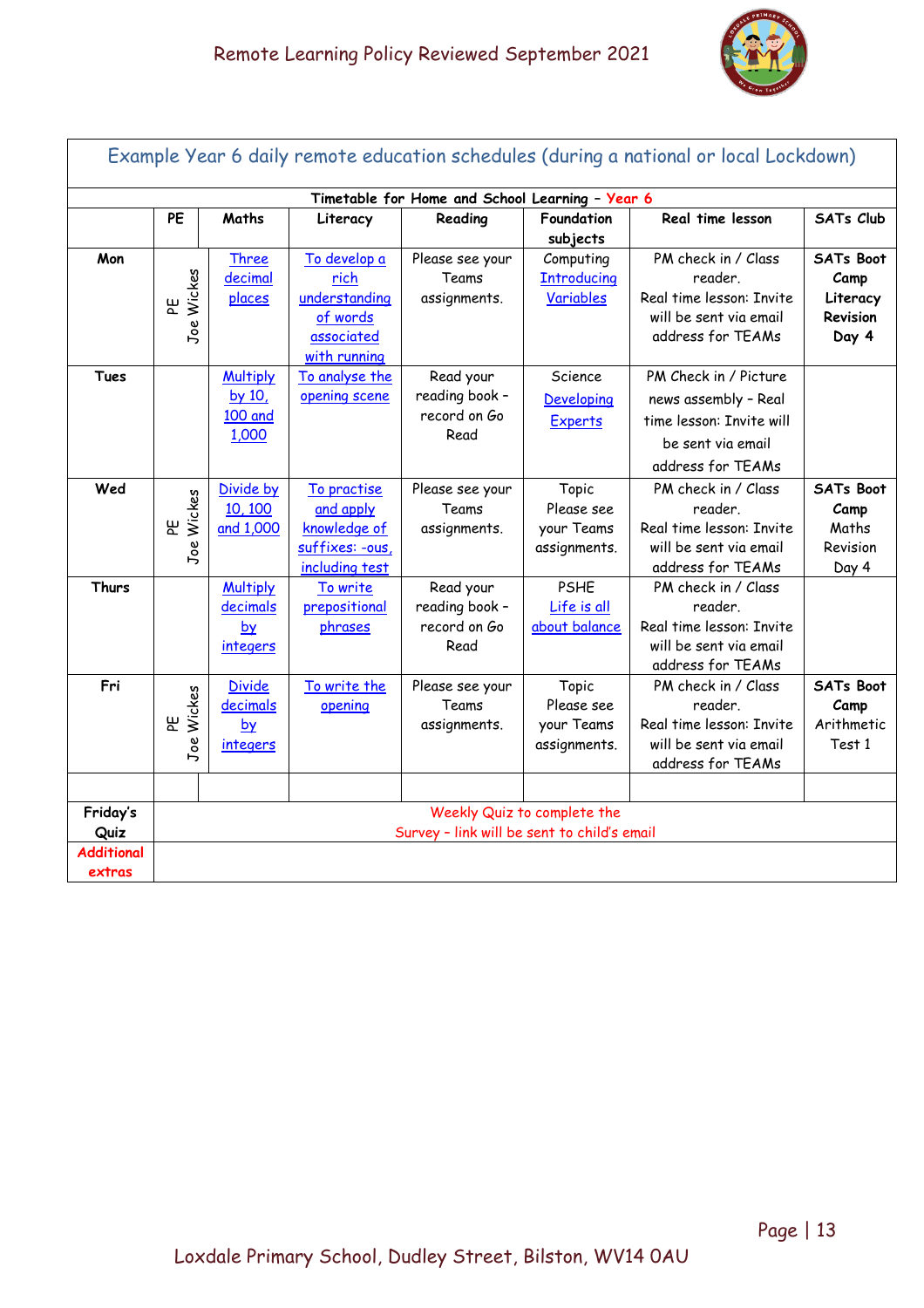

| Example Reception daily remote education schedules (during a National or local Lockdown): |                                          |                                               |                                  |                                         |                                         |  |
|-------------------------------------------------------------------------------------------|------------------------------------------|-----------------------------------------------|----------------------------------|-----------------------------------------|-----------------------------------------|--|
| Day                                                                                       |                                          | <b>Maths</b><br>Topic/ PE<br>Literacy         |                                  |                                         |                                         |  |
| Monday                                                                                    | Daily                                    | https://wrm-                                  | https://classroom.thenational.ac | PE lesson                               |                                         |  |
|                                                                                           | Check                                    | 13b48.kxcdn.com/wp-                           | ademy/lessons/to-listen-to-and-  | https://www.youtube.com/watch?v=xlq0    |                                         |  |
|                                                                                           | In                                       | content/uploads/2020/1                        | join-in-with-a-story-cmw3qt      | 52EKMtk                                 |                                         |  |
|                                                                                           | <b>Invite</b>                            | 1/PDF-Light-and-Dark-                         |                                  |                                         |                                         |  |
|                                                                                           | will be                                  | Week-3-Session-1.pdf                          |                                  |                                         |                                         |  |
|                                                                                           | sent                                     |                                               |                                  |                                         |                                         |  |
| Tuesday                                                                                   | Daily                                    | https://wrm-                                  | https://classroom.thenational.ac |                                         | https://classroom.thenational.academy/l |  |
|                                                                                           | Check                                    | 13b48.kxcdn.com/wp-                           | ademy/lessons/to-listen-to-and-  |                                         | essons/to-understand-the-difference-    |  |
|                                                                                           | In                                       | content/uploads/2020/1                        | join-in-with-a-story-cmw3qt      |                                         | between-hot-and-cold-6cukcr             |  |
|                                                                                           | Invite                                   | 1/PDF-Light-and-Dark-                         |                                  |                                         |                                         |  |
|                                                                                           | will be                                  | Week-3-Session-1.pdf                          |                                  |                                         |                                         |  |
|                                                                                           | sent                                     |                                               |                                  |                                         |                                         |  |
| Wednesday                                                                                 | Daily                                    | https://wrm-                                  | https://classroom.thenational.ac | https://classroom.thenational.academy/l |                                         |  |
|                                                                                           | Check                                    | 13b48.kxcdn.com/wp-                           | ademy/lessons/to-map-and-        | essons/to-understand-how-humans-        |                                         |  |
|                                                                                           | In                                       | content/uploads/2020/1                        | speak-the-story-6mw32c           |                                         | react-differently-to-hot-and-cold-      |  |
|                                                                                           | Invite                                   | 1/PDF-Light-and-Dark-                         |                                  |                                         | 6 <sub>1</sub> 32d                      |  |
|                                                                                           | will be                                  | Week-3-Session-2.pdf                          |                                  |                                         |                                         |  |
|                                                                                           | sent                                     |                                               |                                  |                                         |                                         |  |
| Thursday                                                                                  | Daily                                    | https://wrm-                                  | https://classroom.thenational.ac | https://classroom.thenational.academy/l |                                         |  |
|                                                                                           | Check                                    | 13b48.kxcdn.com/wp-                           | ademy/lessons/to-step-and-       |                                         | essons/to-name-things-that-you-can-     |  |
|                                                                                           | In                                       | content/uploads/2020/1                        | speak-the-story-6mvkat           | see-outside-in-winter-c4t3ec            |                                         |  |
|                                                                                           | Invite<br>will be                        | 1/PDF-Light-and-Dark-<br>Week-3-Session-3.pdf |                                  |                                         |                                         |  |
|                                                                                           | sent                                     |                                               |                                  |                                         |                                         |  |
| Friday                                                                                    | Daily                                    | https://wrm-                                  | https://classroom.thenational.ac | 'Real Time'                             | PE lesson                               |  |
|                                                                                           | Check                                    | 13b48.kxcdn.com/wp-                           | ademy/lessons/to-mime-the-       | Show and Tell                           | https://www.youtu                       |  |
|                                                                                           | In                                       | content/uploads/2020/1                        | moods-in-the-story-c5jpar        | Invite will be sent.                    | be.com/watch?v=xl                       |  |
|                                                                                           | <b>Invite</b>                            | 1/PDF-Light-and-Dark-                         |                                  |                                         | g052EKMtk                               |  |
|                                                                                           | will be                                  | Week-3-Session-4.pdf                          |                                  |                                         |                                         |  |
|                                                                                           | sent                                     |                                               |                                  |                                         |                                         |  |
| Weekly                                                                                    |                                          |                                               | Weekly Quiz to complete the      |                                         |                                         |  |
| Quiz                                                                                      | Survey - link will be sent to your email |                                               |                                  |                                         |                                         |  |
|                                                                                           |                                          |                                               |                                  |                                         |                                         |  |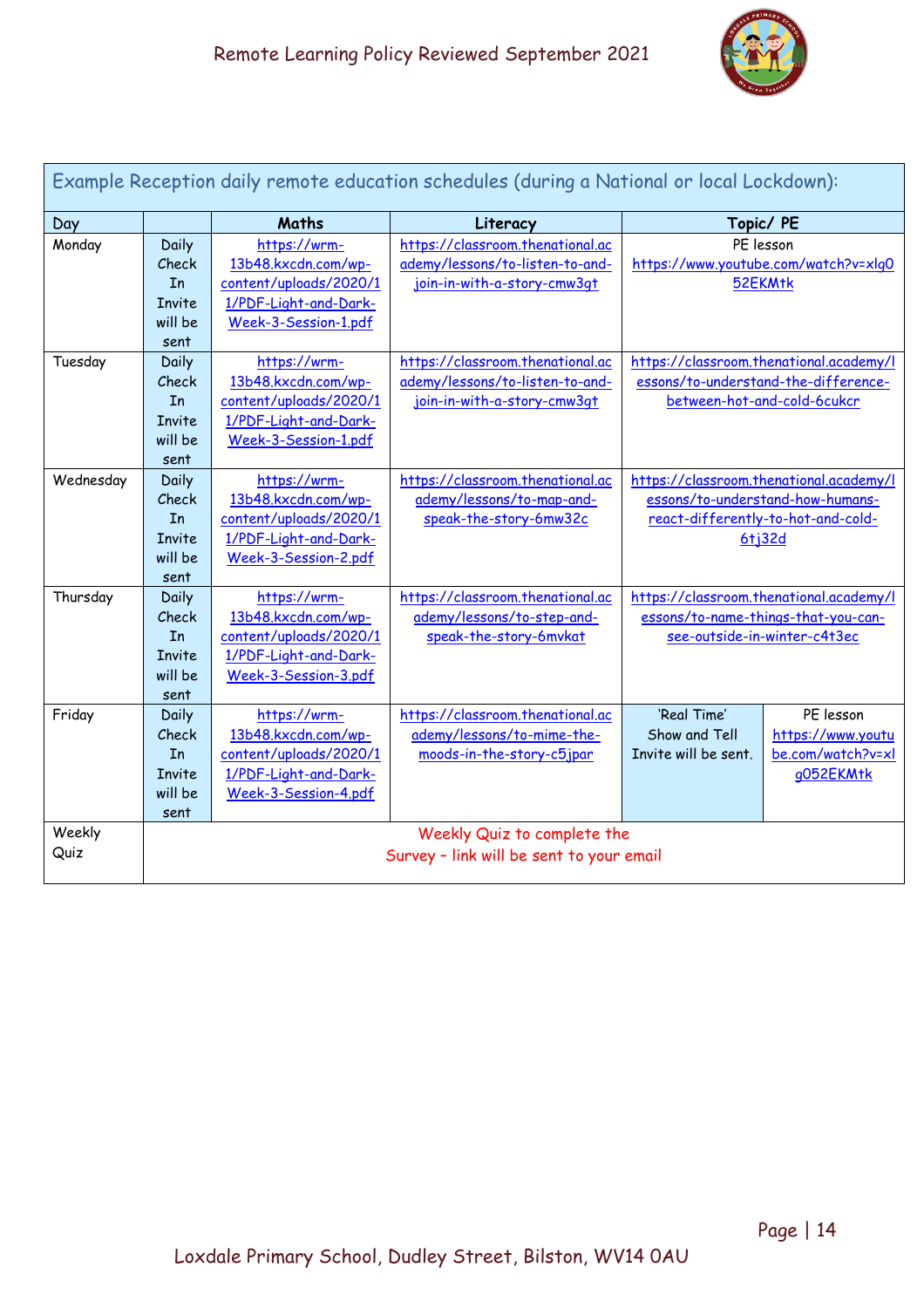

| Example Reception daily remote education schedules<br>(if whole classes are isolating): |                                                                                                                                     |                            |                   |                                         |  |  |
|-----------------------------------------------------------------------------------------|-------------------------------------------------------------------------------------------------------------------------------------|----------------------------|-------------------|-----------------------------------------|--|--|
|                                                                                         | Maths<br>Weekly work                                                                                                                | Literacy                   | <b>RWI</b>        | Topic                                   |  |  |
| $\overline{1}$                                                                          | https://wrm-<br>13b48.kxcdn.com/wp-<br>content/uploads/2020/09/PDF-<br>Phase-1-Week-1-Session-1.pdf<br>Matching activity - Lesson 1 | Lucky Duck - Lesson 1      | Set 1 sounds - sh | All About Me - Lesson                   |  |  |
| $\overline{c}$                                                                          | https://wrm-<br>13b48.kxcdn.com/wp-<br>content/uploads/2020/09/PDF-<br>Phase-1-Week-1-Session-2.pdf<br>Matching activity - Lesson 2 | Lucky Duck - Lesson 2      | Set 1 sounds - th | All About Me - Lesson<br>$\overline{2}$ |  |  |
| $\overline{3}$                                                                          | https://wrm-<br>13b48.kxcdn.com/wp-<br>content/uploads/2020/09/PDF-<br>Phase-1-Week-1-Session-3.pdf<br>Size hunt - Lesson 3         | Lucky Duck - Lesson 3      | Set 1 sounds - ch | All About Me - Lesson<br><u>3</u>       |  |  |
| $\overline{4}$                                                                          | https://wrm-<br>13b48.kxcdn.com/wp-<br>content/uploads/2020/09/PDF-<br>Phase-1-Week-1-Session-4.pdf<br>Sorting activity - Lesson    | <b>Lucky Duck Lesson 4</b> | Set 1 sounds - qu | All About Me - Lesson<br>4              |  |  |
| 5                                                                                       | https://wrm-<br>13b48.kxcdn.com/wp-<br>content/uploads/2020/09/PDF-<br>Phase-1-Week-1-Session-5.pdf<br>Autumn hunt - Lesson         | Lucky Duck - Lesson 5      | Set 1 sounds - ng | All About Me - Lesson<br>5              |  |  |